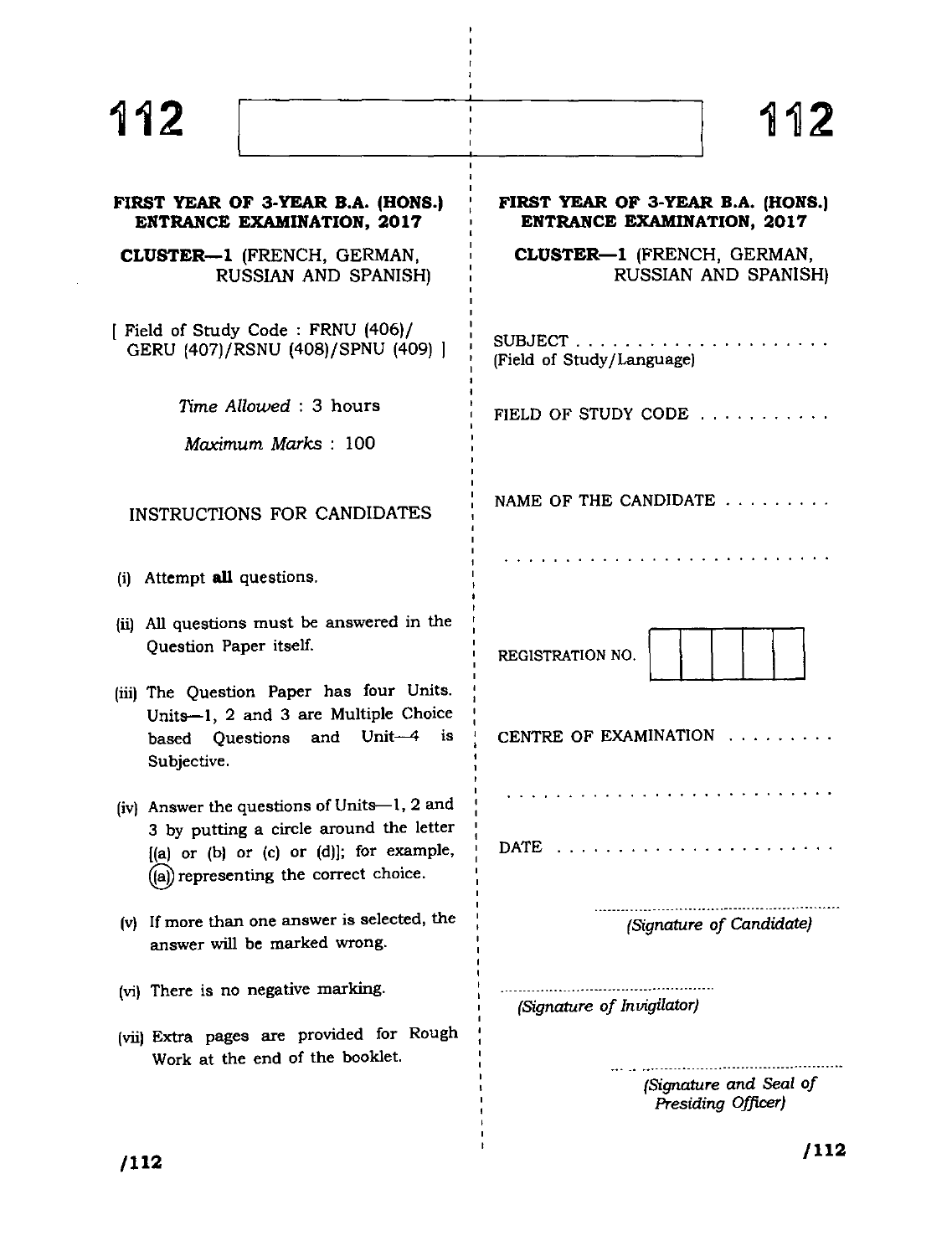# $/112$

 $\mathcal{L}^{\text{max}}_{\text{max}}$ 

 $\overline{a}$ 

 $\label{eq:2.1} \frac{1}{\sqrt{2}}\int_{0}^{\infty} \frac{1}{\sqrt{2\pi}}\left(\frac{1}{\sqrt{2}}\right)^{2} \frac{1}{\sqrt{2}}\left(\frac{1}{\sqrt{2}}\right)^{2} \frac{1}{\sqrt{2}}\left(\frac{1}{\sqrt{2}}\right)^{2} \frac{1}{\sqrt{2}}\left(\frac{1}{\sqrt{2}}\right)^{2} \frac{1}{\sqrt{2}}\left(\frac{1}{\sqrt{2}}\right)^{2} \frac{1}{\sqrt{2}}\left(\frac{1}{\sqrt{2}}\right)^{2} \frac{1}{\sqrt{2}}\left(\frac{1}{\sqrt{2$ 

 $\mathcal{L}^{\text{max}}_{\text{max}}$  , where  $\mathcal{L}^{\text{max}}_{\text{max}}$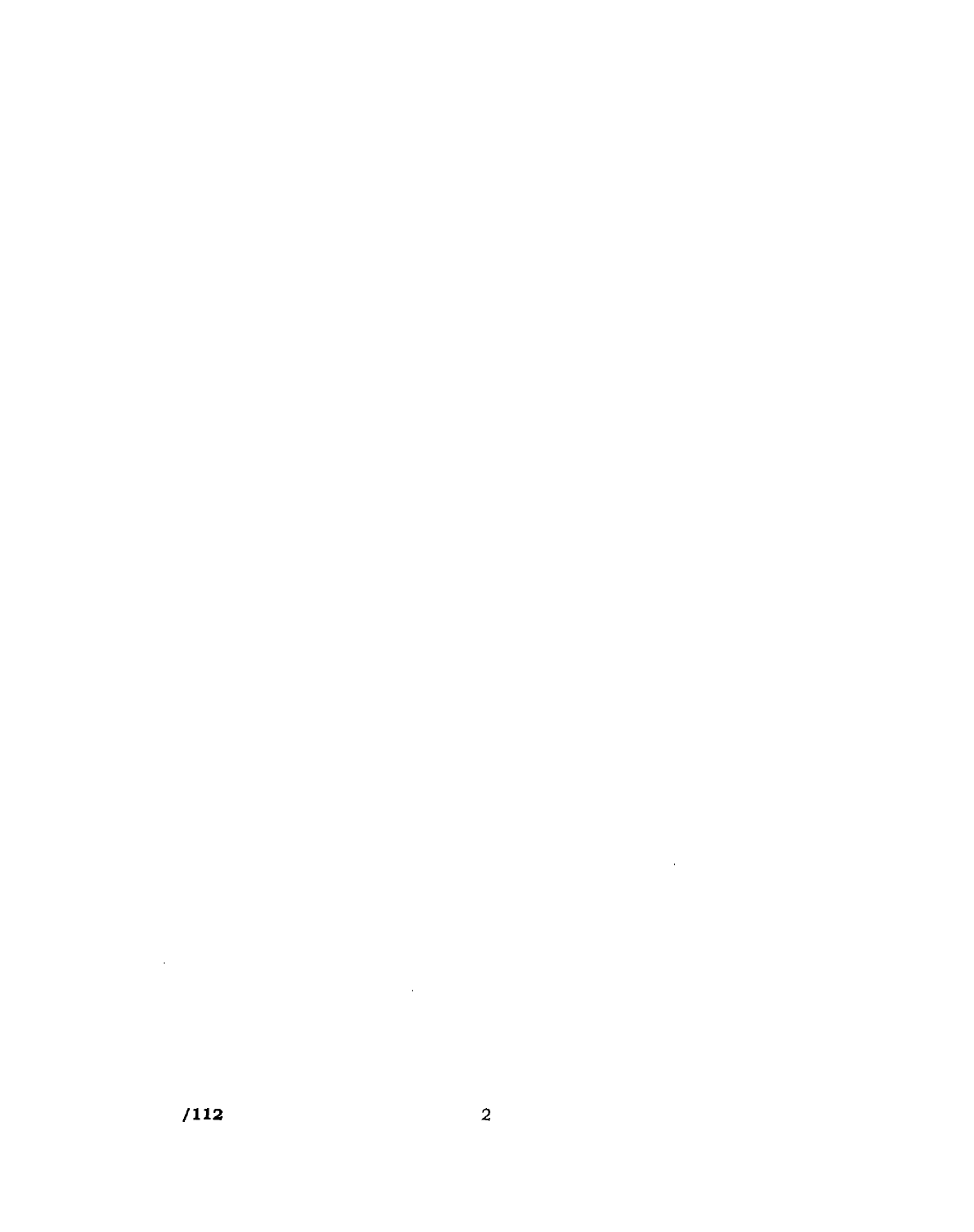### **UNIT-1**

### ( Marks : 35 )

### Answer **all** questions

#### Each question carries 1 mark

**1.** Here below is a series. Fill in the blank with one of the options given below :

 $B_2CD$ ,  $\ldots$ , BCD<sub>4</sub>, B<sub>5</sub>CD, BC<sub>6</sub>D.

- (b)  $BC_3D$  $B_2C_2D$  $(a)$
- (d)  $BCD<sub>7</sub>$  $B_2C_3D$  $(c)$
- **2.** On the basis of the paragraph below, fmd out which *one* is the *correct* statement among the four statements that follow :

Tato is twelve years old. For three years, he has been asking his parents for a dog. His parents have told him that they believe a dog would not be happy in an apartment, but they have given him permission to have a bird. Tato has not yet decided what kind of bird he would like to have.

- (a) Tato's parents like birds better than they like dogs.
- (b) Tato does not like birds.
- (c) Tato and his parents live in an apartment.
- (d) Tato and his parents would like to move.
- **3.** Choose the picture that would go in the empty box so that the two bottom pictures are related in the same way as the top two are related :

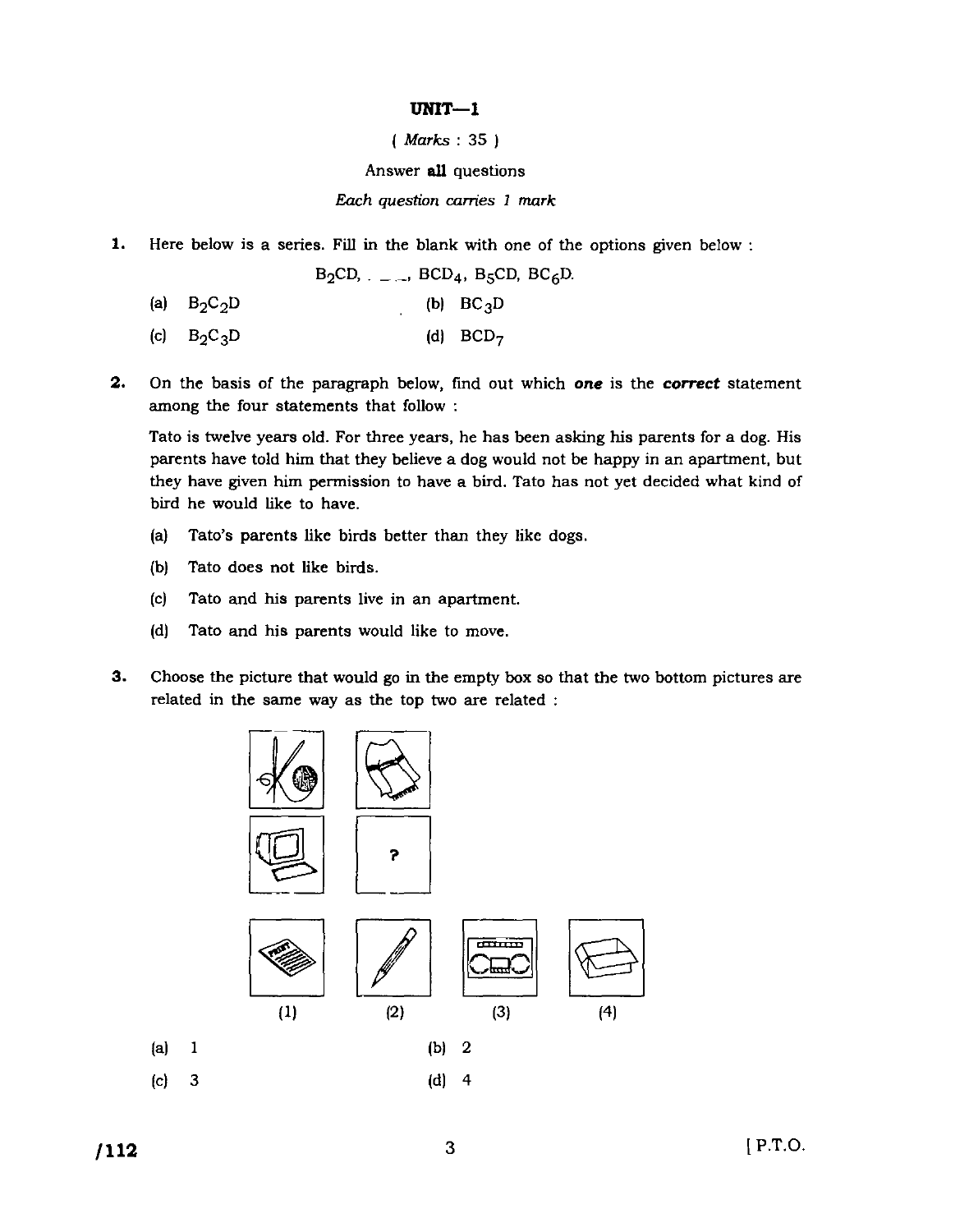4. Choose the picture that would go in the empty box so that the two bottom pictures are related in the same way as the top two are related :



- (a) 1 (b) 2
- (c) 3 (d) 4
- 5. Each problem consists of three statements. Based on the first two statements, the third statement may be true, false, or uncertain.

Smrithi is older than Jean.

Olivier is older than Smrithi.

Jean is older than Olivier.

If the first two statements are true, the third statement is

- (a) true
- (b) false
- (c) uncertain
- (d) None of the above
- 6. Shera weighs less than Bruno.

Shera weighs more than Boomer.

Of the three dogs, Boomer weighs the least.

If the first two statements are true, the third statement is

- (a) true
- (b) false
- (c) uncertain
- (d) None of the above

**/112** 4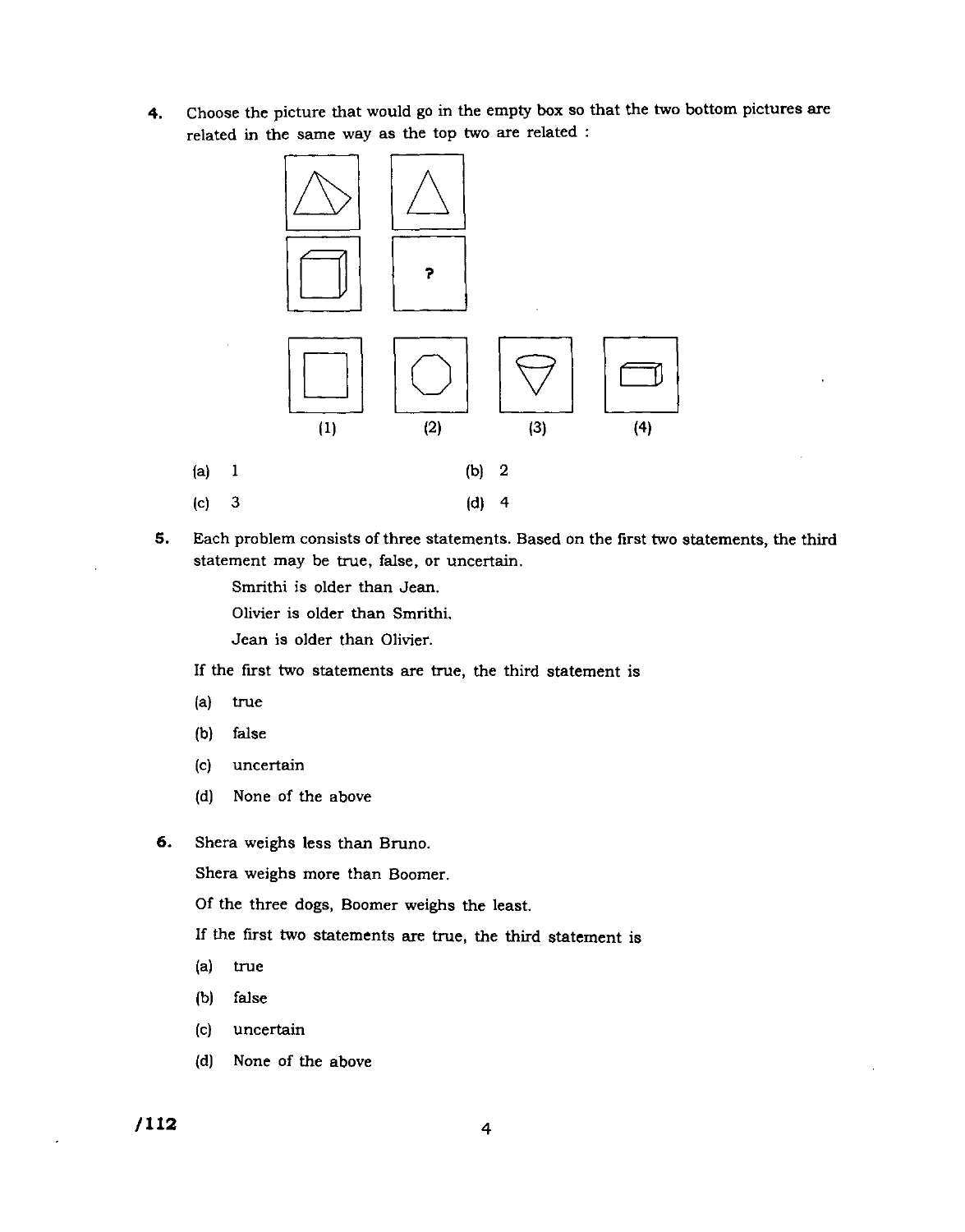- 7. Find the odd one out :
	- (a) Pendulum
	- (b) Pencil
	- (c) Penicillin
	- (d) Pesticide
- 8. Find the odd one out :
	- (a) Poet
	- (b) Novelist
	- (c) Critic
	- (d) Dramatist
- 9. Find tbe odd one out :
	- (a) Roar
	- (b) Bark
	- (c) Howl
	- (d) Quack
- 10. Find the odd one out :
	- (a) Wheat
	- (b) Ragi
	- (c) Millet
	- (d) Com flakes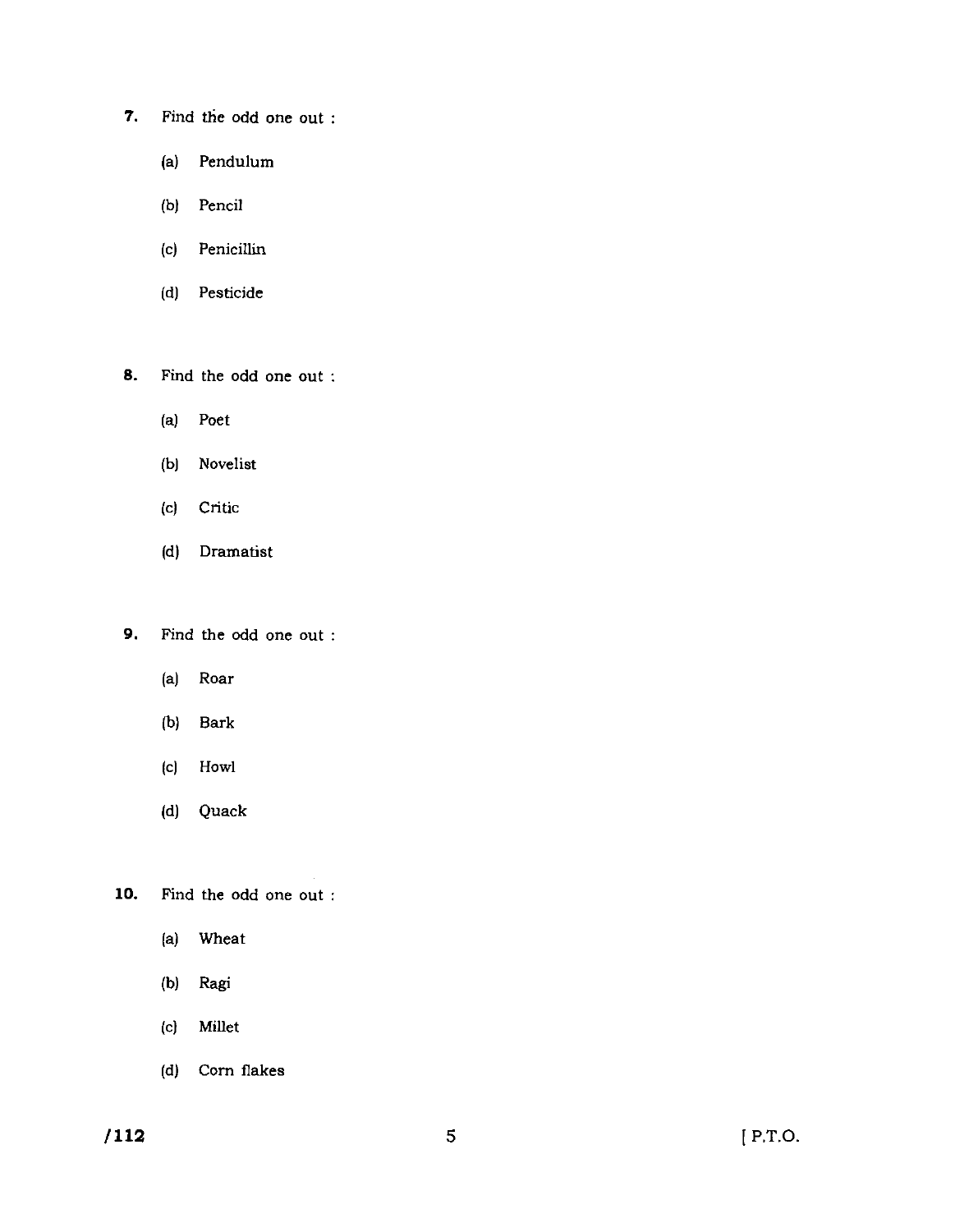- 11. There are five suitcases. The weight of each one is given below.
	- Suitcase *A* weighs 33 kg Suitcase *B* weighs 35 kg Suitcase C weighs 60 kg Suitcase D weighs 42 kg Suitcase *E* weighs 15 kg

Which is the odd one out?

- (a) Suitcase *A*
- (b) Suitcase *B*
- (c) Suitcase C
- (d) Suitcase *D*
- 12. In the left-hand side, fill up on the position of  $@$  the correct mathematical operations like addition, subtraction, multiplication, division etc., so as to arrive at the correct right-hand side number

 $35@16@5=112$ 

Options :

- (a) Addition and subtraction
- (b) Multiplication and subtraction
- (c) Multiplication and division
- (d) Division and addition
- 13. Who ruled Russia in 1914?
	- (a) Tsar Nicolas II
	- (b) Novgorod Rurik
	- (c) Peter the Great
	- (d) Ivan IV

**/112** 6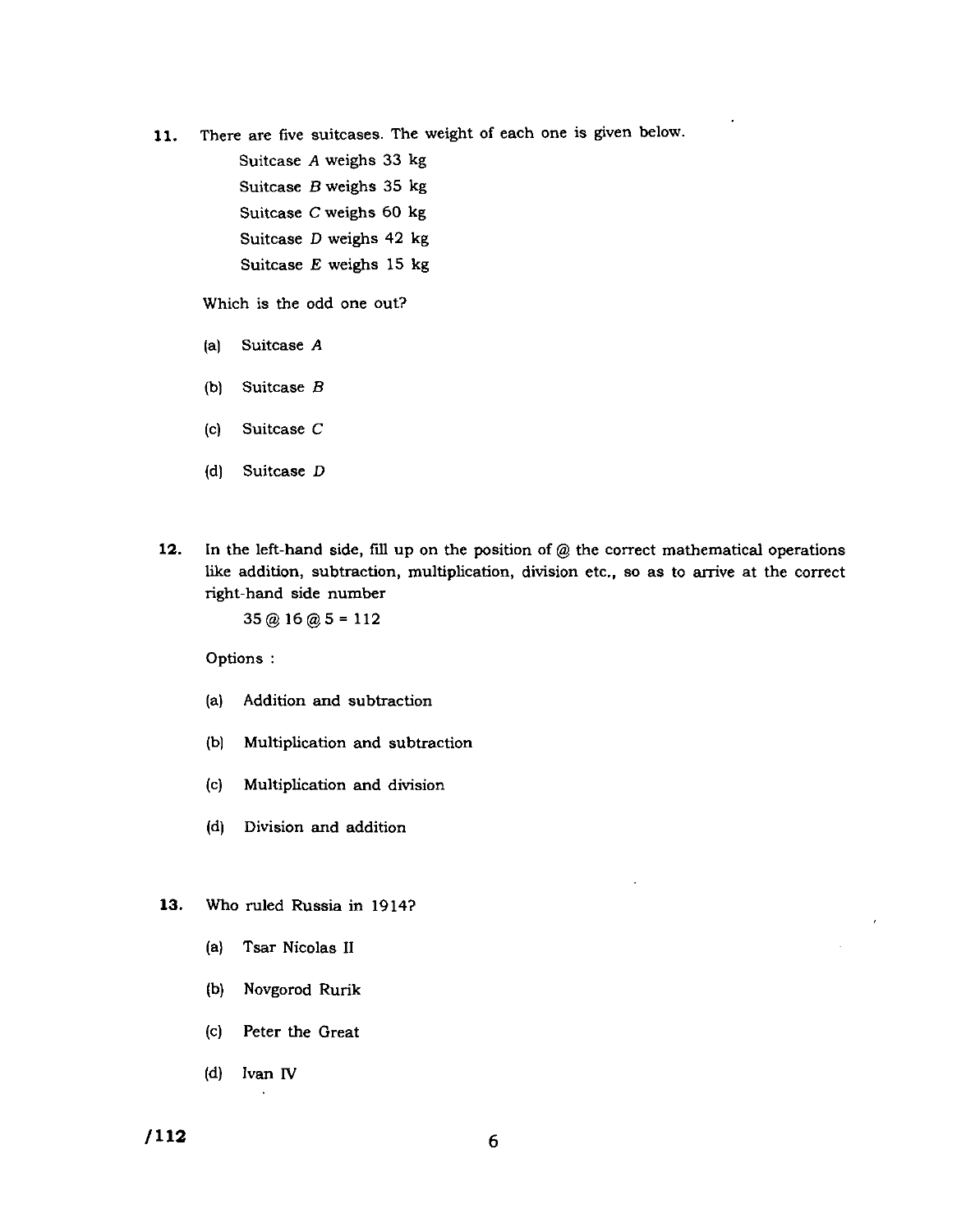### **14.** Jadidists were

- (a) the merchants selling the stone called Jade
- (b) Jews living outside Germany
- (c) Muslim reformers within the Russian empire
- (d) supporters of the king of France during the French Revolution
- 15. The Nuremberg Tribunal judged
	- (a) the Tsars of Russia after Revolution
	- (b) the Nazis after the Second World War
	- (c) the supporters of Lenin after his death
	- (d) the deputies of Weimar Republic
- 16. After the First World War, who demilitarized Germany to weaken its power?
	- (a) United Nations
	- (b) The axis powers
	- (c) The newly formed USSR
	- (d) The allied powers
- **17.** The National Anthem of France called Marseillaise was written by
	- (a) Rouget de Lisle
	- (b) Charles Baudelaire
	- (c) La Martine
	- (d) Rousseau
- 18. Nanine Vallain was a
	- (a) French traveller who came to India in 19th century
	- (b) French female painter in the Court of the last Tsar of Russia
	- (c) German female painter whose works represented hope in post Second World War Germany
	- (d) French female painter who painted on themes related to the French Revolution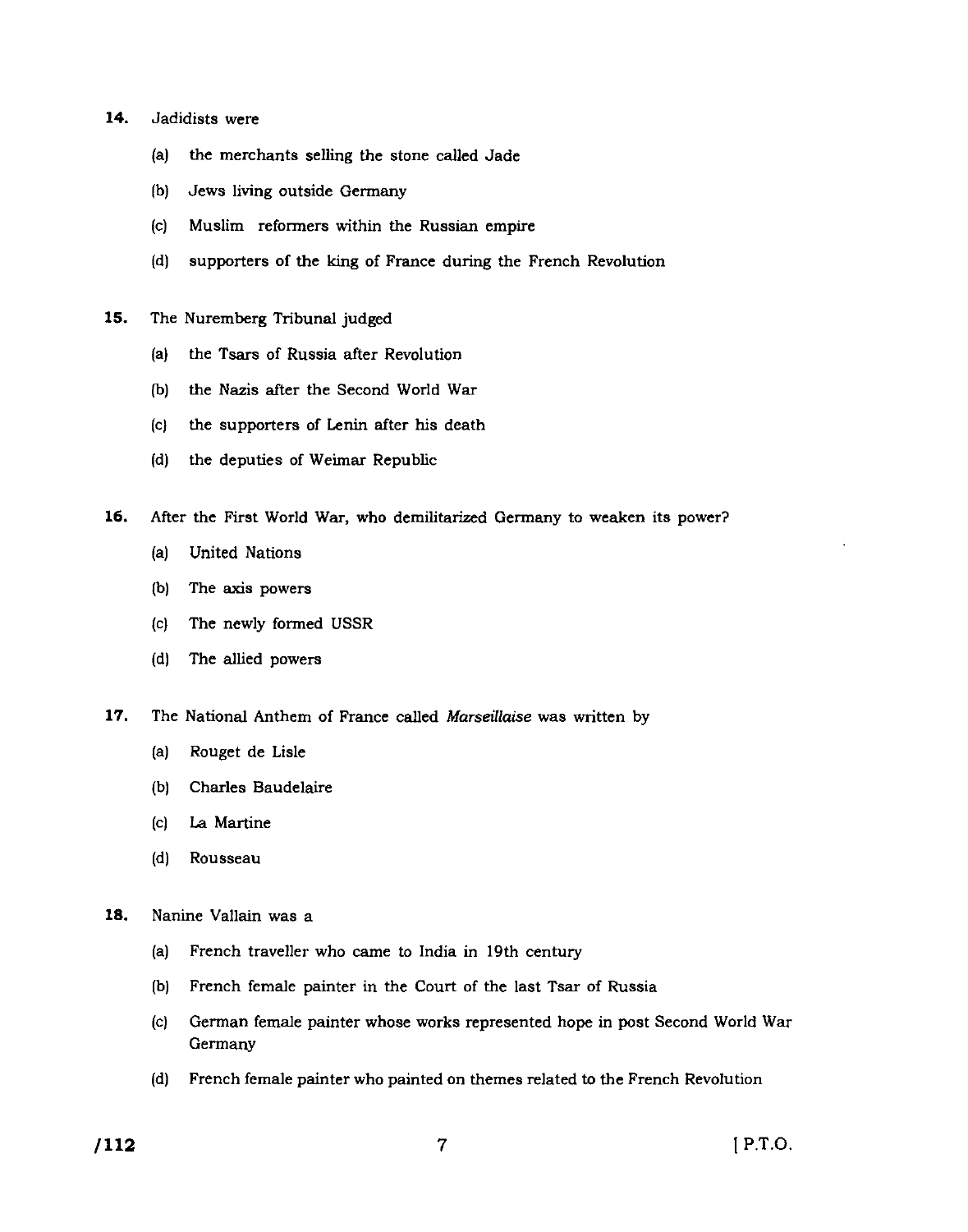- **19.** The French speaking province of Canada is
	- (a) Nova Scotia
	- (b) Quebec
	- (c) Manitoba
	- (d) Saskatchewan
- **20.** The Spanish working class responded with a Revolution in 1936 to the troops of
	- (a) Franco
	- (b) Salazar
	- (c) Mussolini
	- (d) Hitler
- 21. Felipe VI is a king of
	- (a) England
	- (b) Monaco
	- (c) Spain
	- (d) Belgium
- 22. Santiago is the capital city of
	- (a) Chile
	- (b) Brazil
	- (c) Peru
	- (d) Cuba
- 23. Machu Picchu is in
	- (a) Bali province of Indonesia
	- (b) South America
	- (c) Africa
	- (d) North America

**/112**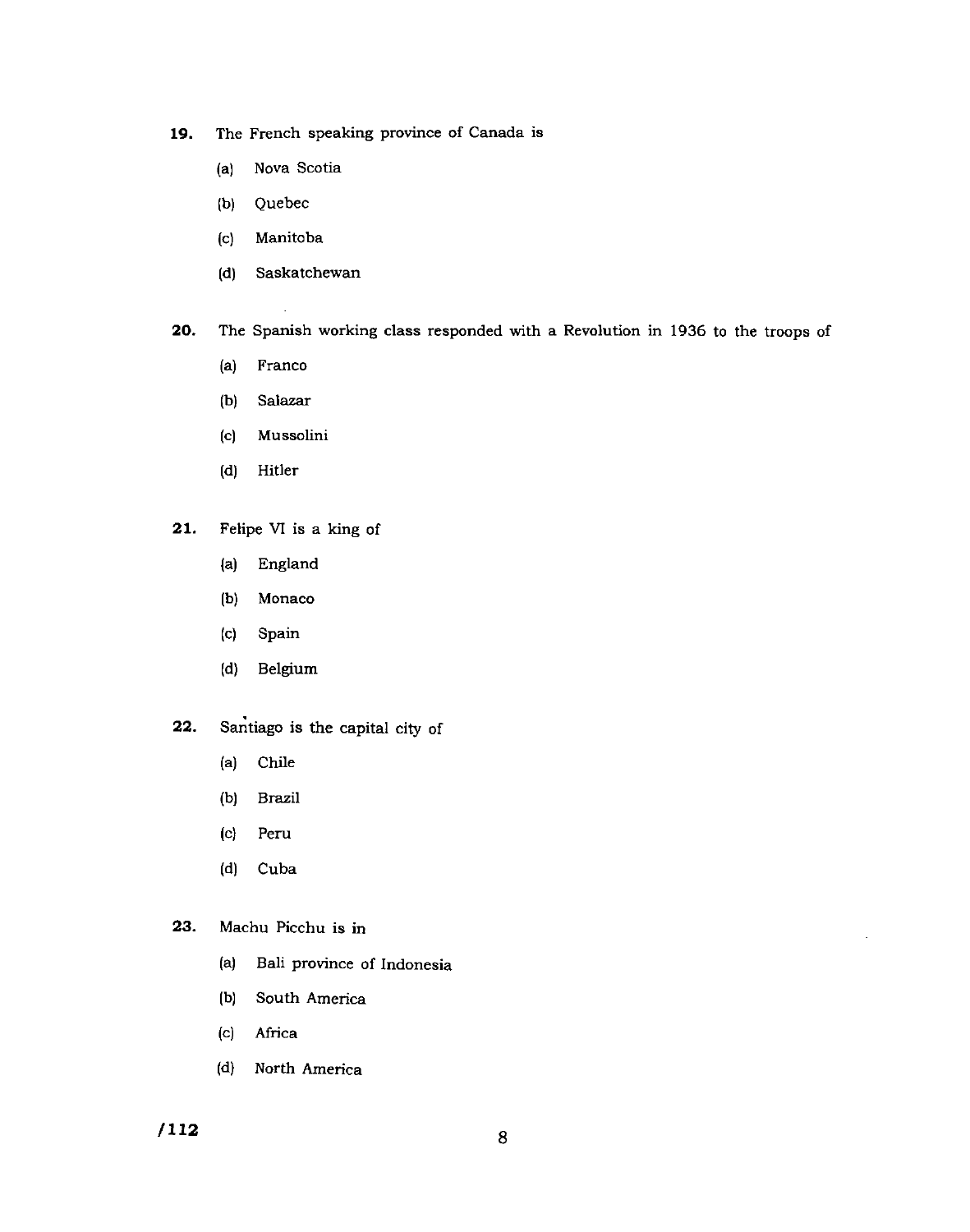- 24. The painting *Mona* Lisa is in which museum?
	- (a) Musée d'Orsay
	- (b) Musée du Louvre
	- (c) Museo del Prado
	- (d) Galleria Nazionale d'Arte Modema
- 25. *Oktoberfest* is celebrated in
	- (a) Marseille
	- (b) Monaco
	- (c) Madrid
	- (d) Munich
- 26. *Dia de muertos* is celebrated in
	- (a) Argentina
	- (b) Mexico
	- (c) Spain
	- (d) Chile
- 27. *Hermitage* Museum is in which city?
	- (a) Saint Petersburg
	- (b) Moscow
	- (c) Berlin
	- (d) Barcelona
- 28. Neymar Jr., the famous footballer plays for which football club?
	- (a) FC Barcelona
	- (b) Real Madrid
	- (c) Paris Saint-Germain FC
	- (d) FC Bayem Munich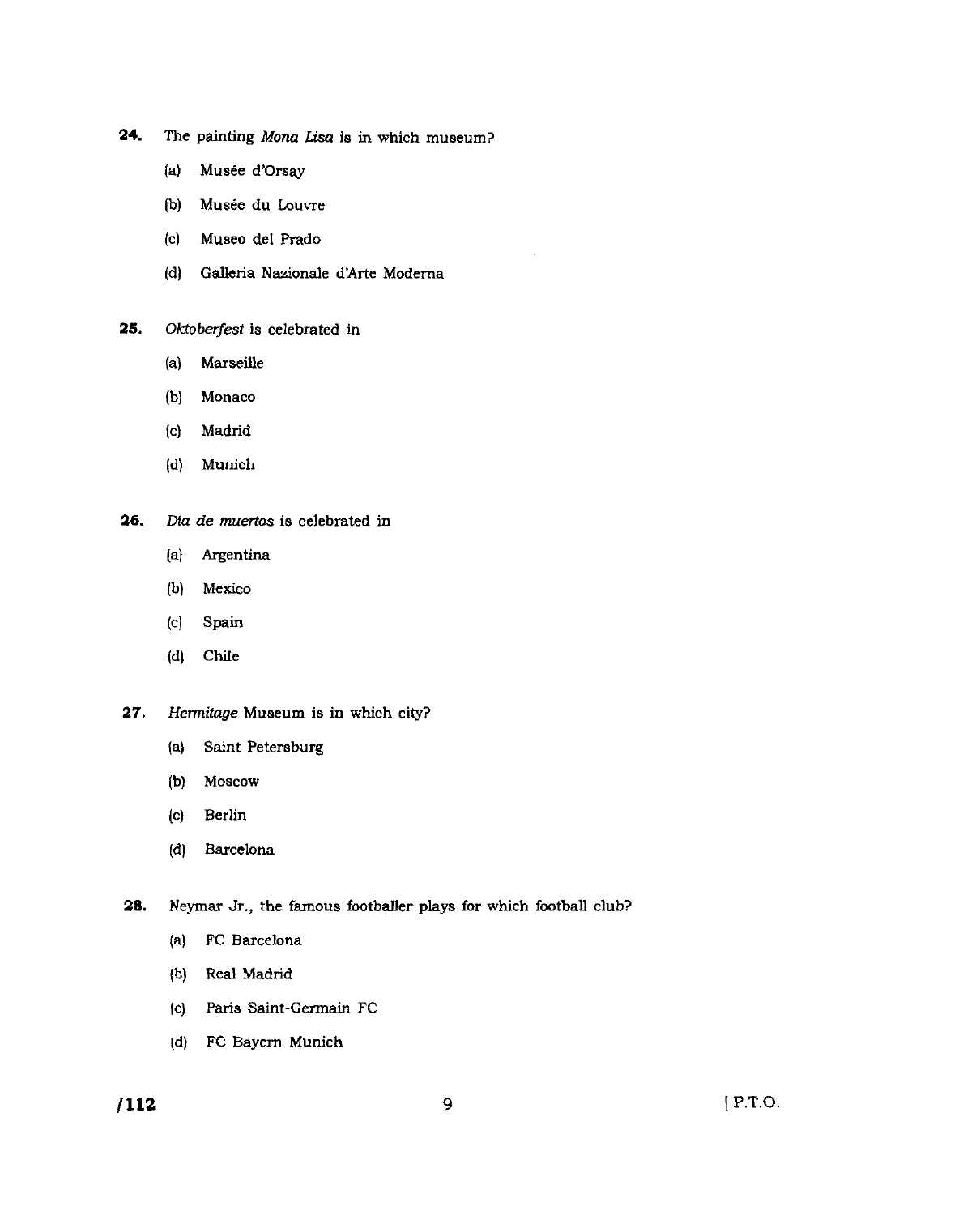# Based on the given statements, answer the questions that follow :

Anita and Amit play hockey and cricket. Amit and Madhu like to play chess and hockey. Alok and Anita play football and cricket. Alok and Srishti play golf and football. Srishti is good at golf, football and chess.

- **29.** Who among the following plays chess, hockey and cricket?
	- (a) Anita
	- (b) Alok
	- (c) Srishti
	- (d) None of them
- 30. Who among the following plays golf, football and cricket?
	- (a) Srishti
	- (b) Anita
	- (c) Alok
	- (d) None of them
- **31.** Who among the following plays hockey and chess but not cricket?
	- (a) Srishti
	- (b) Alok
	- (c) Madhu
	- (d) Amit

32. Who among the following plays golf, football and chess?

- (a) Srishti
- (b) Alok
- (c) Madhu
- (d) Amit

## **/112** 10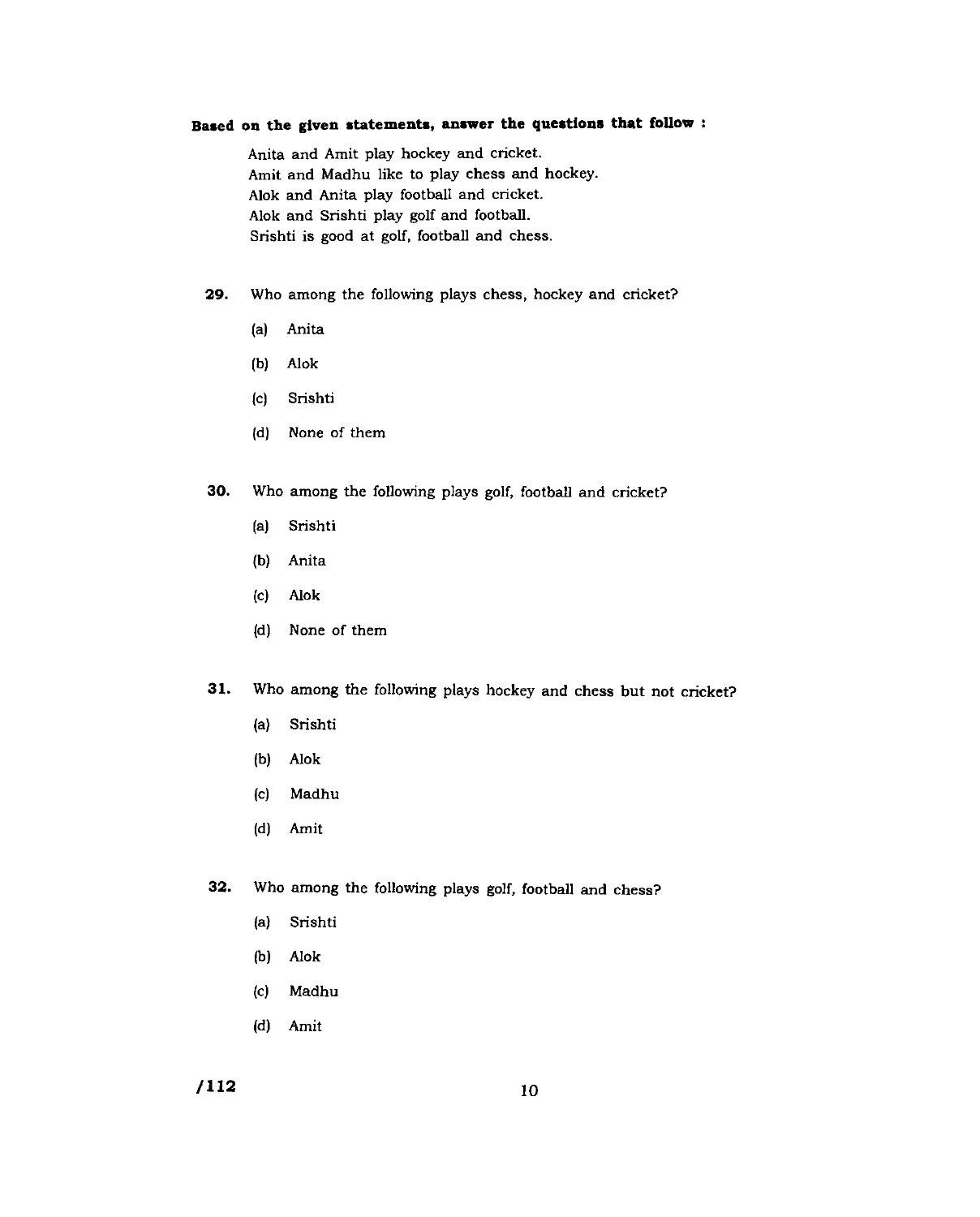33. Who among the following plays cricket, hockey and football?

- (a) Amit
- (b) Anita
- (c) Srishti
- (d) Madhu

### Based on the given statements, answer the questions that follow :

Vaibhav is son of Mahesh's father's sister. Prateek is son of Rekha, who is mother of Vineet and grandmother of Mahesh. Mukesh is father of Neeti and grandfather of Vaibhav. Rekha is wife of Mukesh.

34. How is Vaibhav related to Rekha?

- (a) Grandson
- (b) Son
- (c) Nephew
- (d) Data inadequate
- 35. How is Vineet's wife related to Neeti?
	- (a) Sister
	- (b) Niece
	- (c) Sister-in-law
	- (d) Data inadequate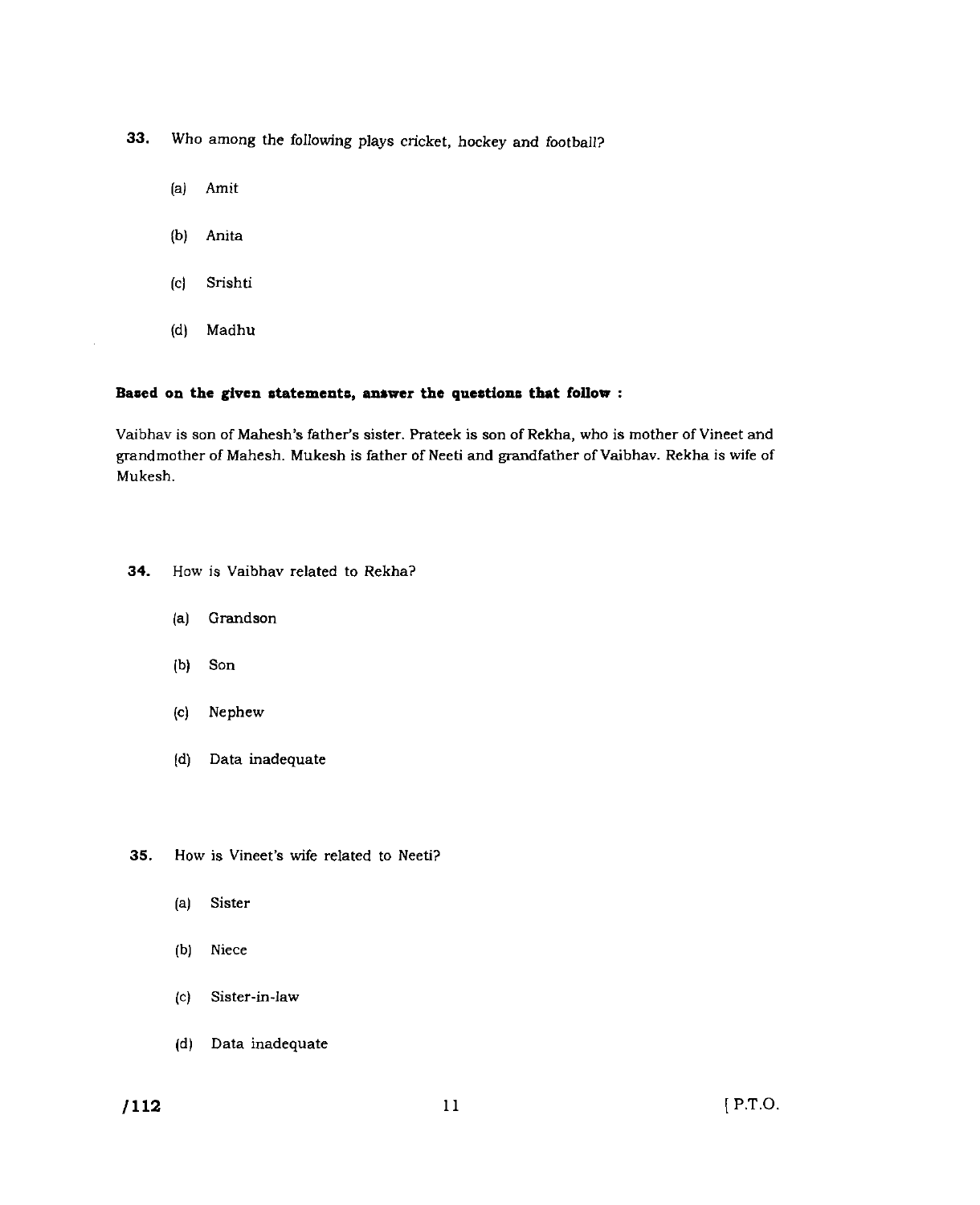### **UNIT-2**

#### ( **ReacUng Comprehenaion l**

### ( Marks : 10 )

A quarter of all global deaths of children under five are due to unhealthy or polluted environments, including dirty water and air, second-hand smoke and a lack of adequate hygiene, the World Health Organization (WHO) said on Monday.

Such unsanitary and polluted environments can lead to fatal cases of diarrhoea, malaria and pneumonia, the WHO said in a report, and kill 1·7 million children a year.

"A polluted environment is a deadly one--particularly for young children," WHO Director-General Margaret Chan said in a statement. "Their developing organs and immune systems, and smaller bodies and airways, make them especially vulnerable to dirty air and **water."** 

In the report-"lnheriting a sustainable world : Atlas on children's health and the environment"-the WHO said harmful exposure can start in the womb, and then continue if infants and toddlers are exposed to indoor and outdoor air pollution and second-hand smoke.

This increases their childhood risk of pneumonia as well as their lifelong risk of chronic respiratory diseases such as asthma. Air pollution also increases the lifelong risk of heart disease, stroke and cancer, the report said.

The report also noted that in households without access to safe water and sanitation, or that are polluted with smoke from unclean fuels such as coal or dung for cooking and heating, children are at higher risk of diarrhoea and pneumonia.

Children are also exposed to harmful chemicals through food, water, air and products around them, it said.

Maria Neira, a WHO expert on public health, said this was a heavy toll, both in terms of deaths and long-term illness and disease rates. She urged governments to do more to make all places safe for children.

"Investing in the removal of environmental risks to health, such as improving water quality or using cleaner fuels, will result in massive health benefits," she said.

[Source *:* The Hindu, March 6, 2017)

### **Reading Comprehenaion question.** :

- 36. The newspaper article primarily discusses
	- (a) the environmental risk to health
	- (b) environmental hazards leading to global deaths of children
	- (c) hazards of air pollution
	- (d) pollution leading to long-term illness

 $/112$  12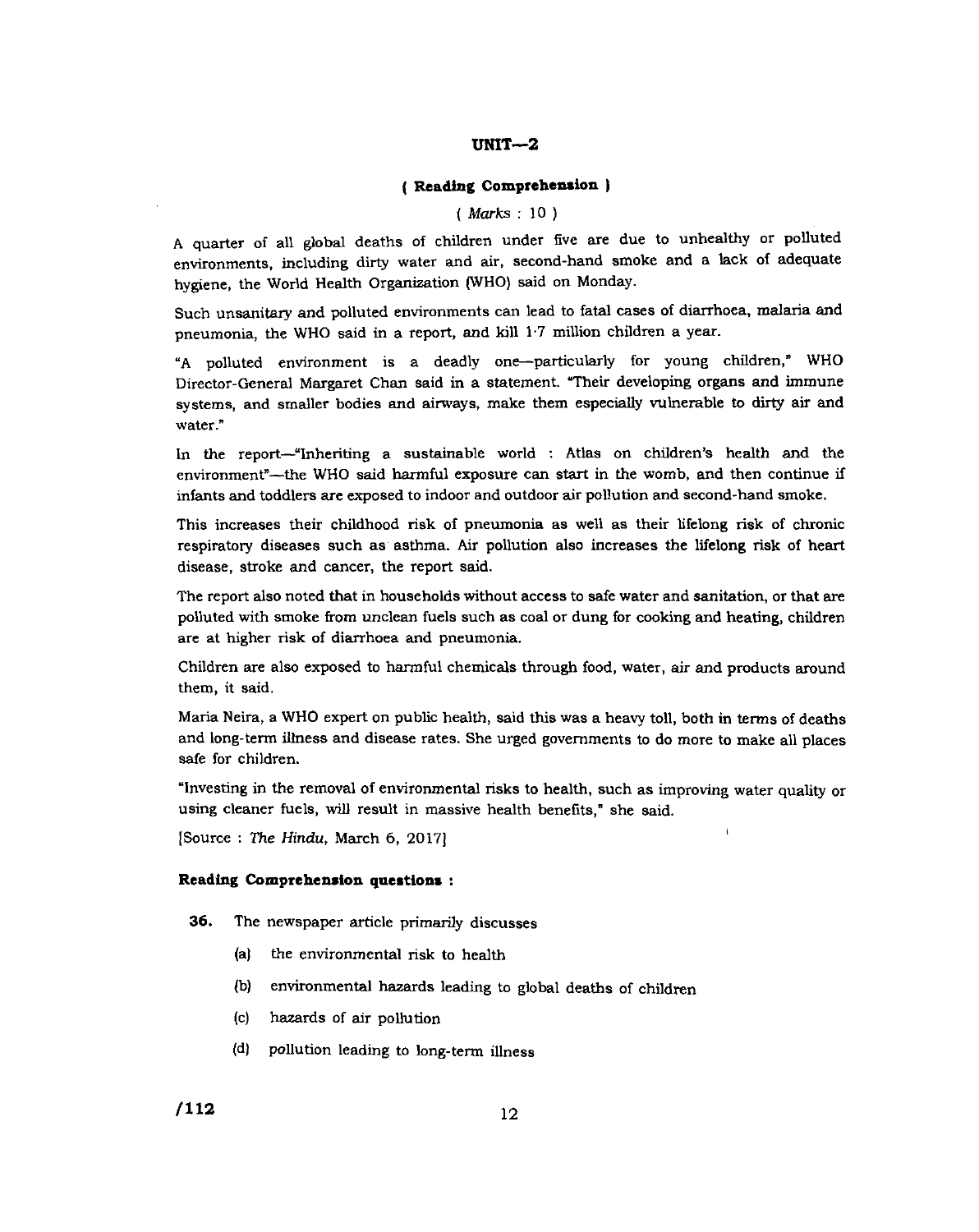- 37. Fatal cases of diarrhoea, malaria and pneumonia in children are caused due to
	- (a) low immune system in children
	- (b) bad water quality
	- (c) unsanitary and polluted environments
	- (d) harmful chemicals through food

38. In order to improve the situation and lower the death rates in children, Maria Neira, a WHO expert on public health, suggests which of the following?

- (a) Improving water quality or using cleaner fuels
- (b) Government should do more to improve the environment
- (c) Avoid harmful exposure to chemicals
- (d) Work with WHO
- 39. An antonym used for 'resilient' in the article is
	- (a) unsafe
	- (b) endangered
	- (c) unprotected
	- (d) vulnerable

40. Harmful exposure to children can start in the womb due to

- (a) indoor and outdoor air pollution and second-hand smoke
- (b) using unclean fuels
- (c) dirty air and water
- (d) unhygienic sanitation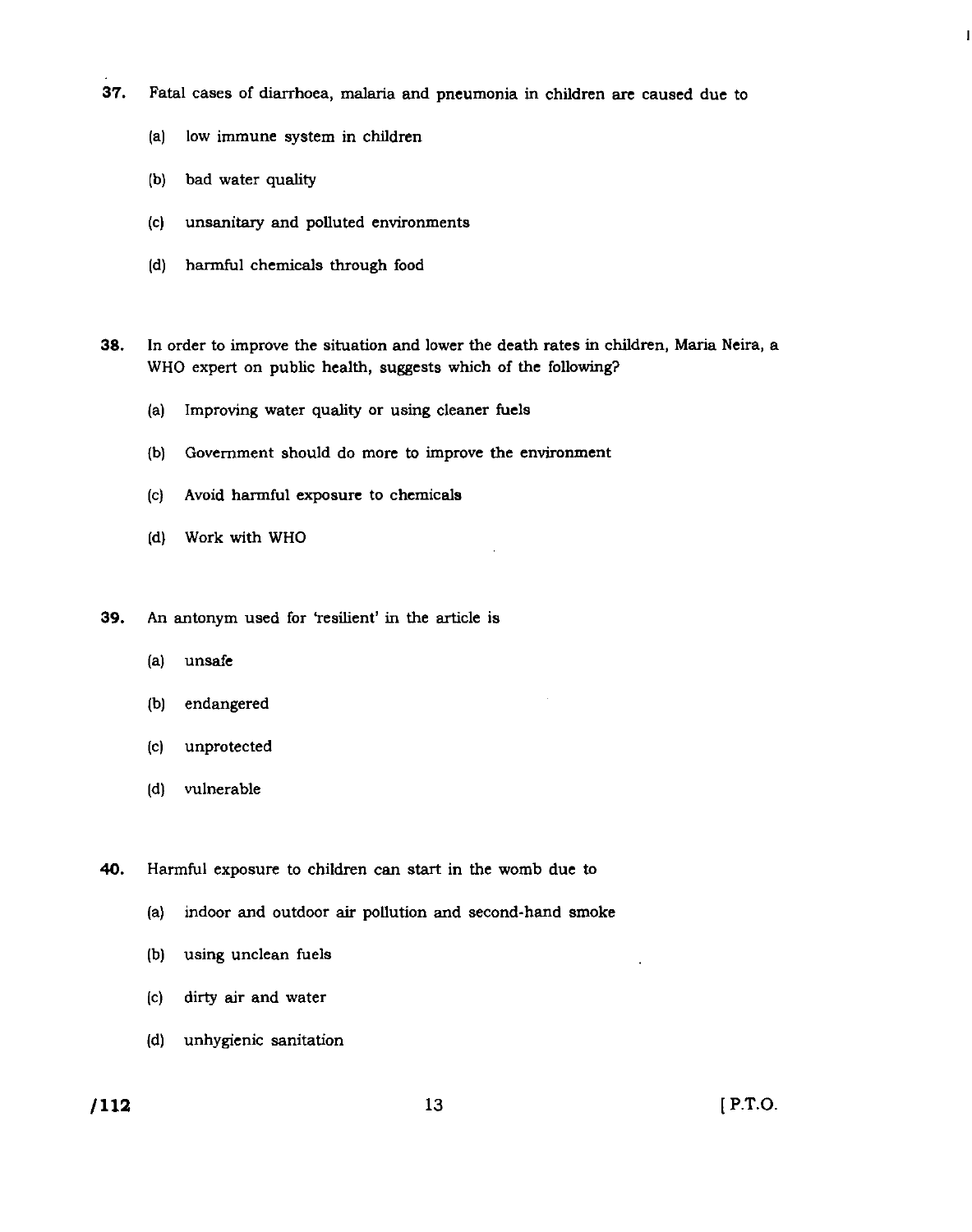#### **UNIT-3**

#### ( Marks : 10 )

#### Answer all questions

#### Each questions carries 2 marks

Given below is a list of three words in an artificial language and their English meanings. The question that follows requires you to translate an English word into the artificial language.

Choose one from the choices given :

**41.** Here are some words translated from an artificial language.

Bezbota means without employment Dostobota means enough employment Okhranvedomost means defense ministry

Which word could mean 'employment ministry'?

- (a) Botavedomost
- (b) Bezokhran
- (c) Dostookhran
- (d) Botaokhran
- 42. Here are some words translated from an artificial language. Narodproxy means mass protest Jenaproxy means women protest Phoebeteti means February revolution

 $\sim$ 

Which word could mean 'February women revolution'?

- (a) Phoebenarodteti
- (b) Jenaphoebeproxy
- (c) Phoebejenateti
- (d) Phoebejenaproxy

**/112**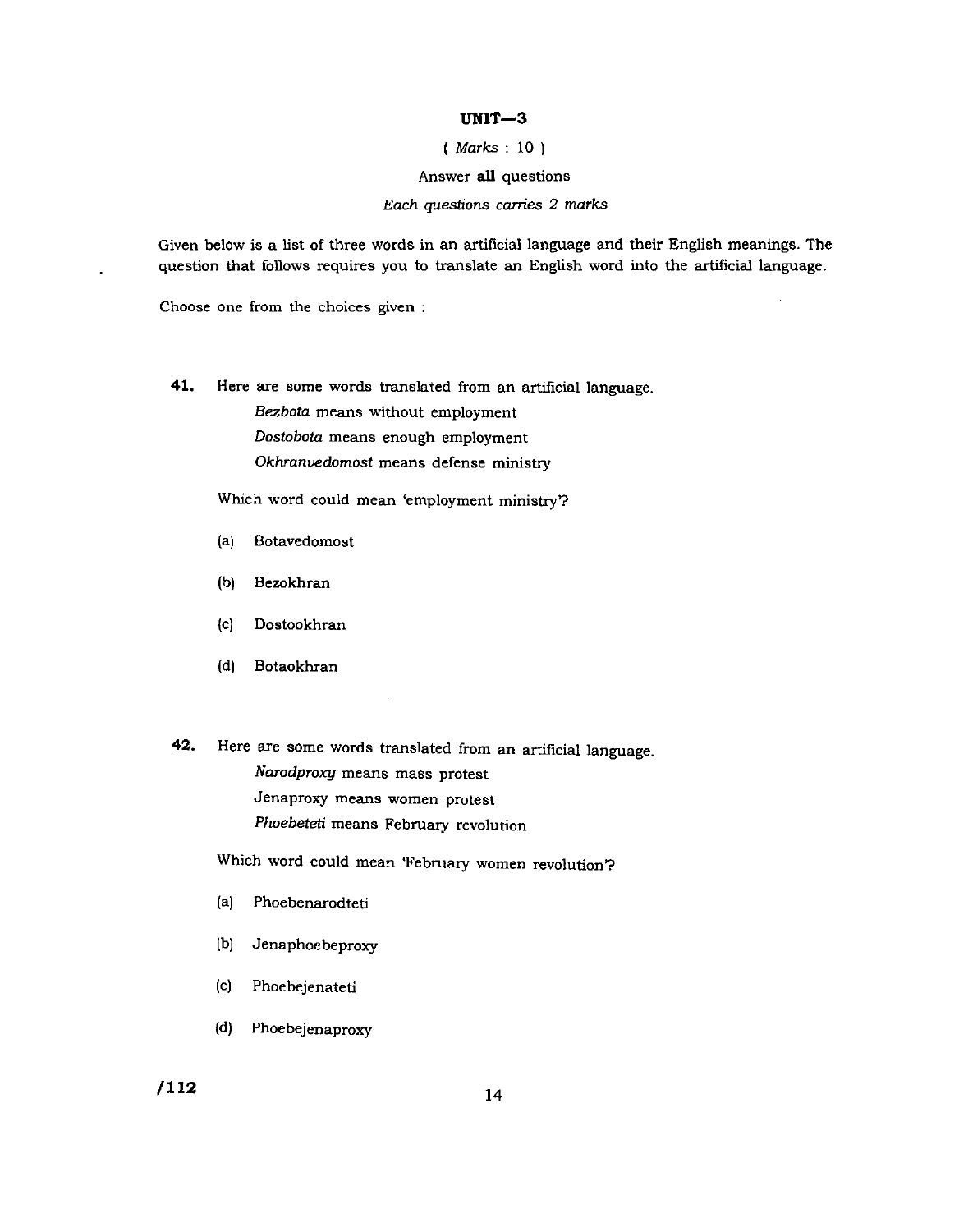**43.** Here are some words translated from an artificial language. Contrarose means human respect Acontrarose means mutual respect Altropenja means self being

Which word could mean 'being human'?

- (a) Altrocontra
- (b) Panjaacontra
- (c) Penjarose
- (d) Penjacontra
- **44.** Here are some words translated from an artificial language. Conteskult means people's culture Contesnulkht means people's narrative Kultpassant means cultural tradition

Which word could mean 'people's narrative tradition'?

- (a) Contesnultpassant
- (b) Nulktcontespassant
- (c) Passantnulktcontes
- (d) Contesnulkhtpassant
- **45.** Here are some words translated from an artificial language. Husslebussle means artistic music Musslebussle means rock music
	- Tusslenussle means commercial cinema

Which word could mean 'artistic cinema'?

- (a) Hussletussle
- (b) Musslenussle
- (c) Nusslehussle
- (d) Husslenussle

**1** 

**1** 

**1** 

**1** 

**1** 

**1** 

**1** 

**1** 

**1** 

**1**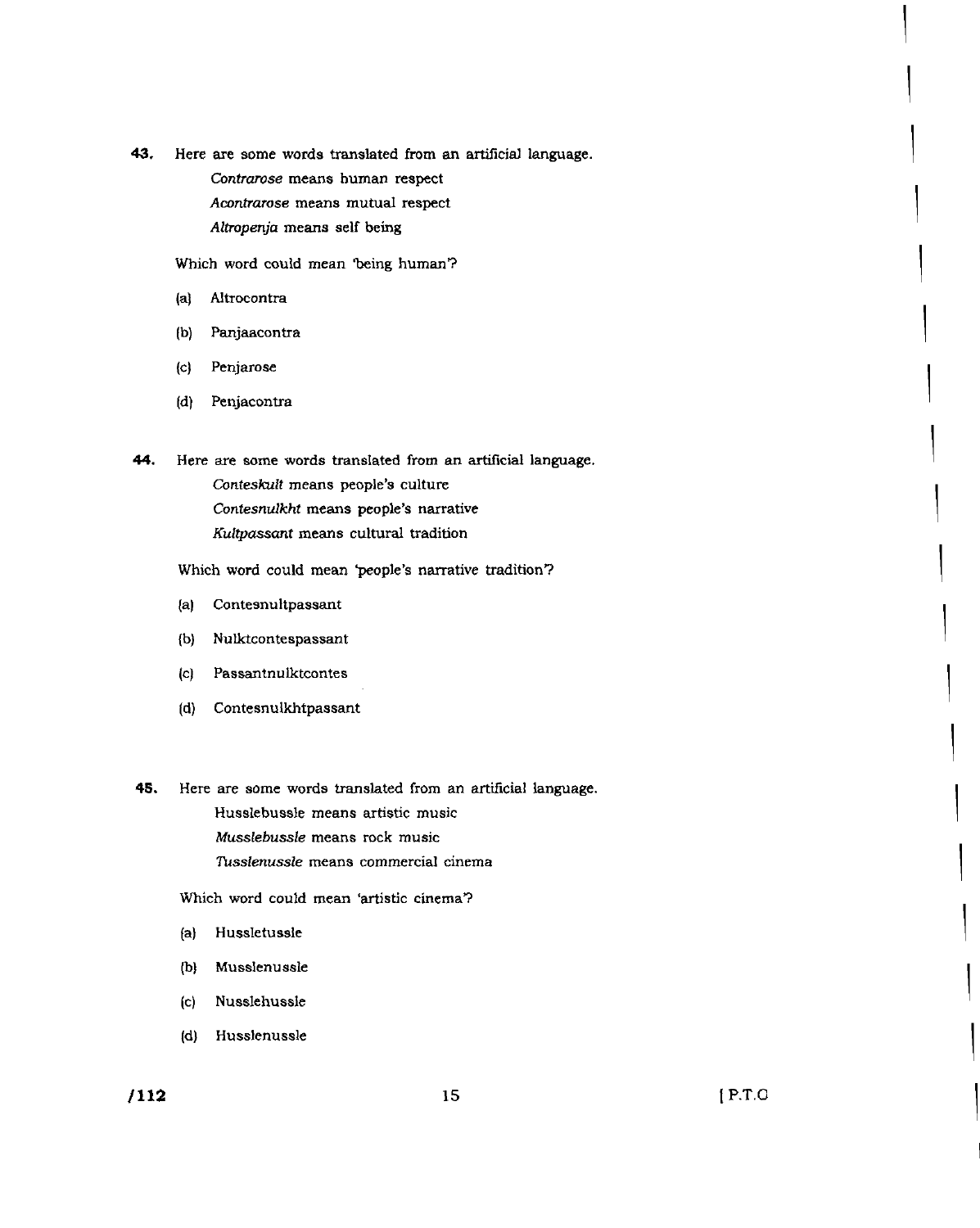# **UNIT--4**

# ( Marks : 45 )

| 1. | Please rearrange the order of the given sentence in correct form :                                                                                                           | 1            |
|----|------------------------------------------------------------------------------------------------------------------------------------------------------------------------------|--------------|
|    | French King Louis XVI / the French Revolution / was tried / on January 21,<br>1793 / and executed / after / the                                                              |              |
| 2. | Please rearrange the order of the given sentence in correct form :                                                                                                           | 1            |
|    | the Hollywood Theatre / is a not-for-profit organization / whose mission is to<br>entertain, / inspire, / educate / and connect / the community / through the<br>art of film |              |
| З. | Please rearrange the order of the given sentence in correct form :                                                                                                           | $\mathbf{1}$ |
|    | touch / told / woman / anything / museum / to / me / the / not / the/ in                                                                                                     |              |
| 4. | Write the full forms of the following :<br>NASA:                                                                                                                             | $2×6=12$     |

GST :

1SRO

ATM :

HTTP:

GDP :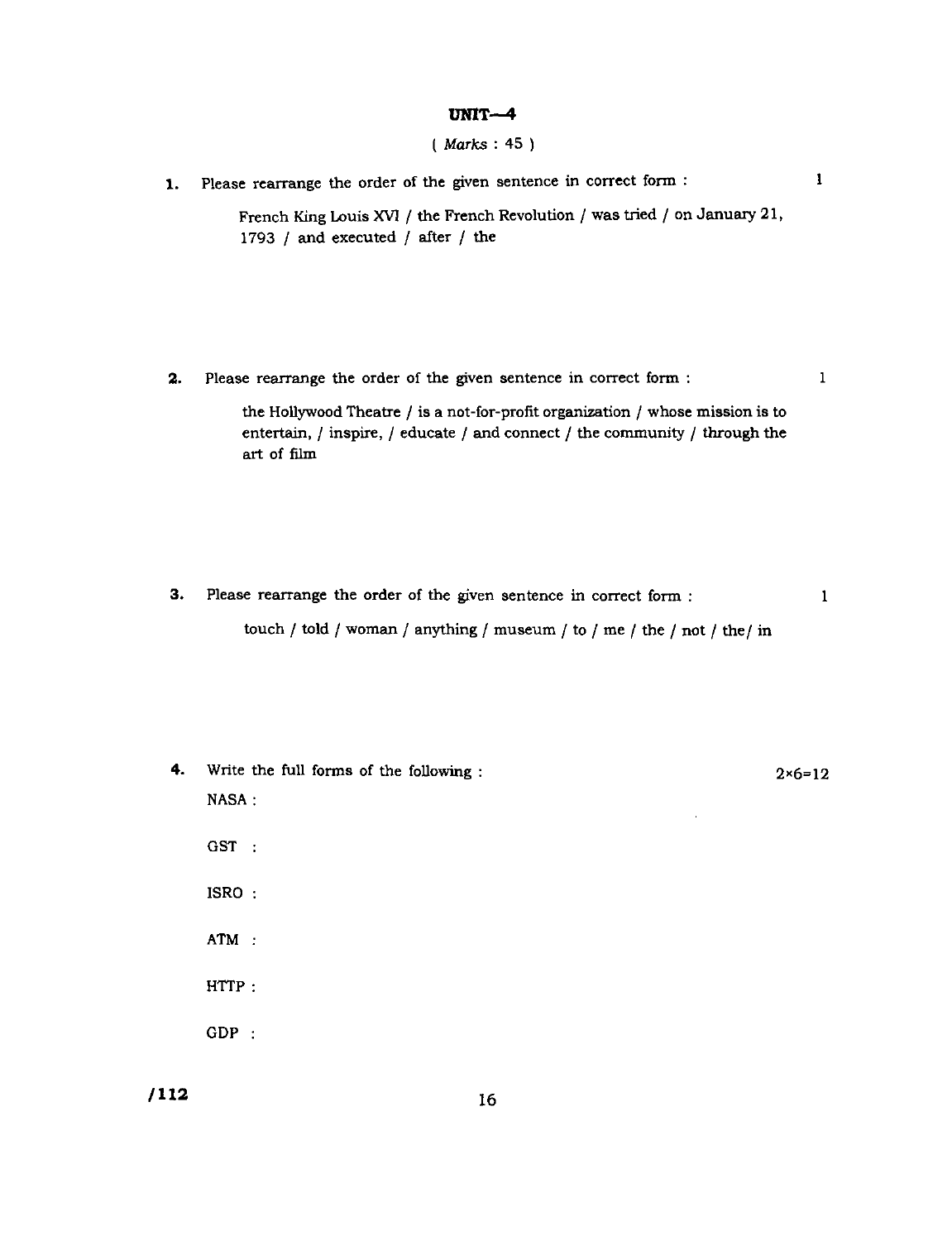## ( **E=ay)**

# ( Marks: 20 )

5. Write a short essay on the advantages and disadvantages of Social Media like Facebook, Twitter and Whatsapp etc. Is social media a medium to empower people or is it used to enslave people and cripple communication skills? Support your answer with concrete examples.

 $\bar{\bar{\bar{E}}}$ 

 $\overline{\phantom{a}}$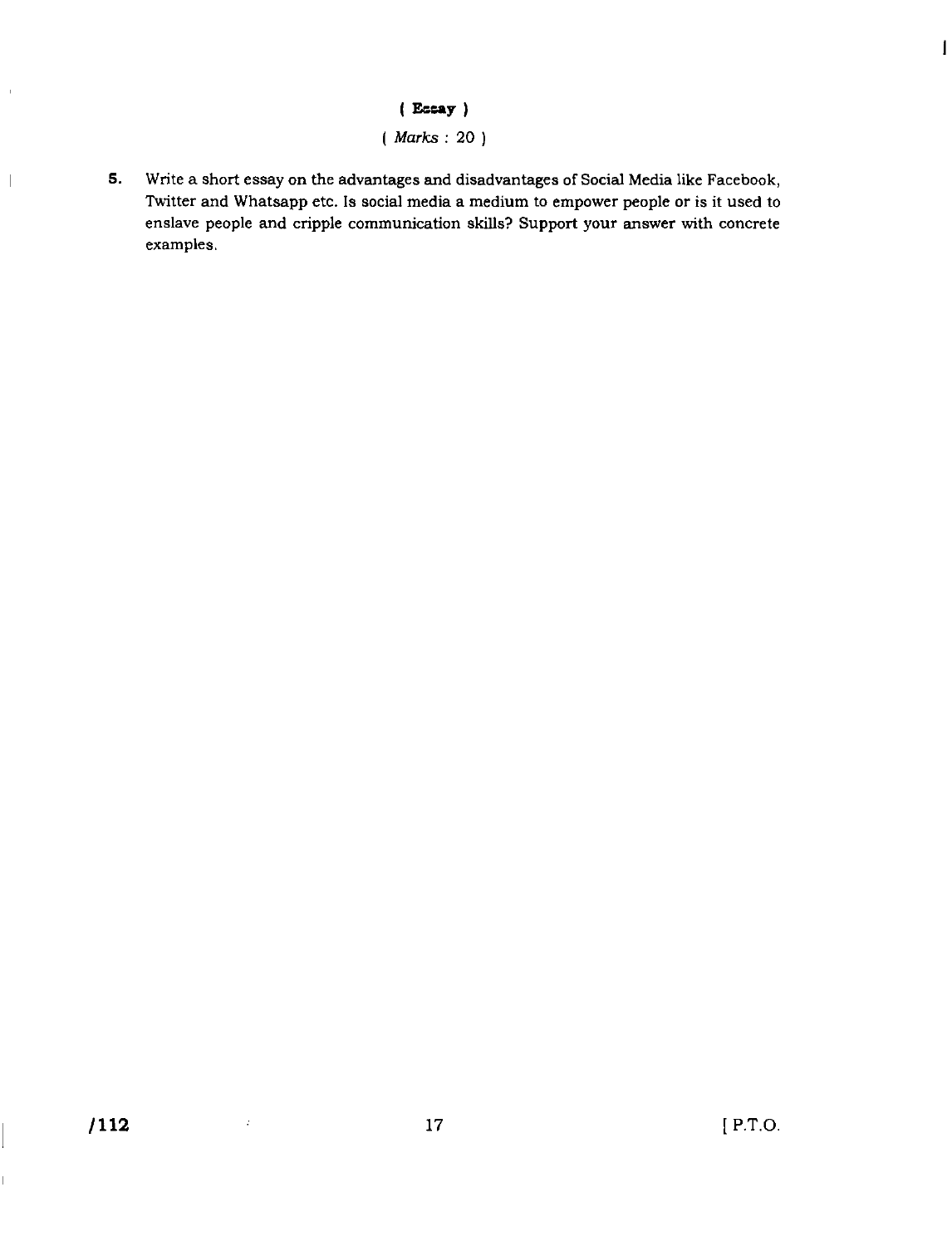$\mathcal{L}^{\text{max}}_{\text{max}}$  , where  $\mathcal{L}^{\text{max}}_{\text{max}}$ 

 $\mathcal{L}^{\text{max}}_{\text{max}}$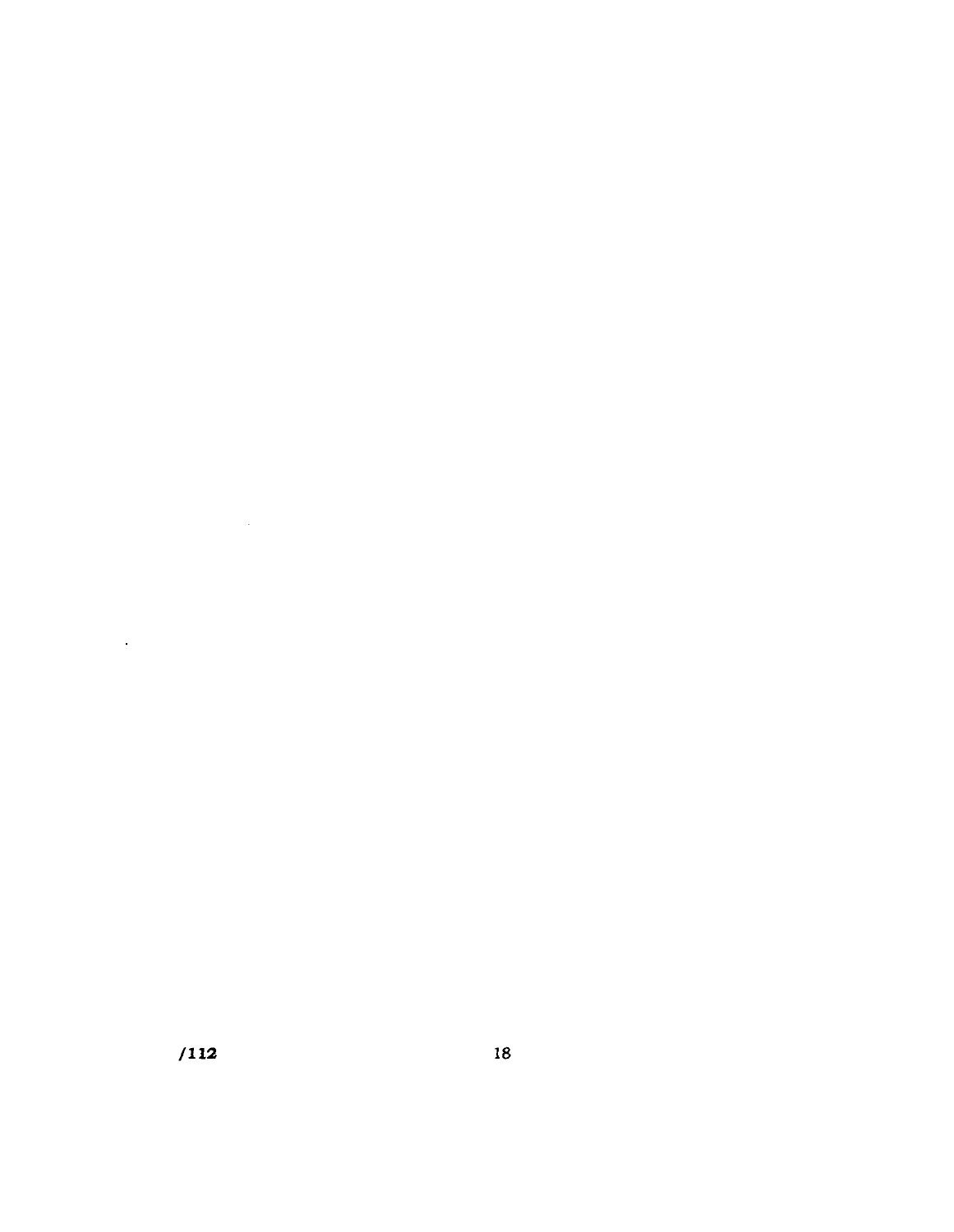## [ **Opinion ( 150 words)** )

(Marks: 10)

**6.** Look at the image, read the passage and write about what you think of the festival. Argue your position clearly, in a coherent and logical manner by taking into account the various arguments that are involved in sports that involve animal participants and the tradition of a particular society.



Jallikattu (or Sallikkattu), also known as Eru thazhuvuthal and Manju virattu, is a traditional sport in which a bull is released into a crowd of people, and multiple human participants attempt to grab the large hump on the hull's back with both arms and hang on to it while the bull attempts to escape.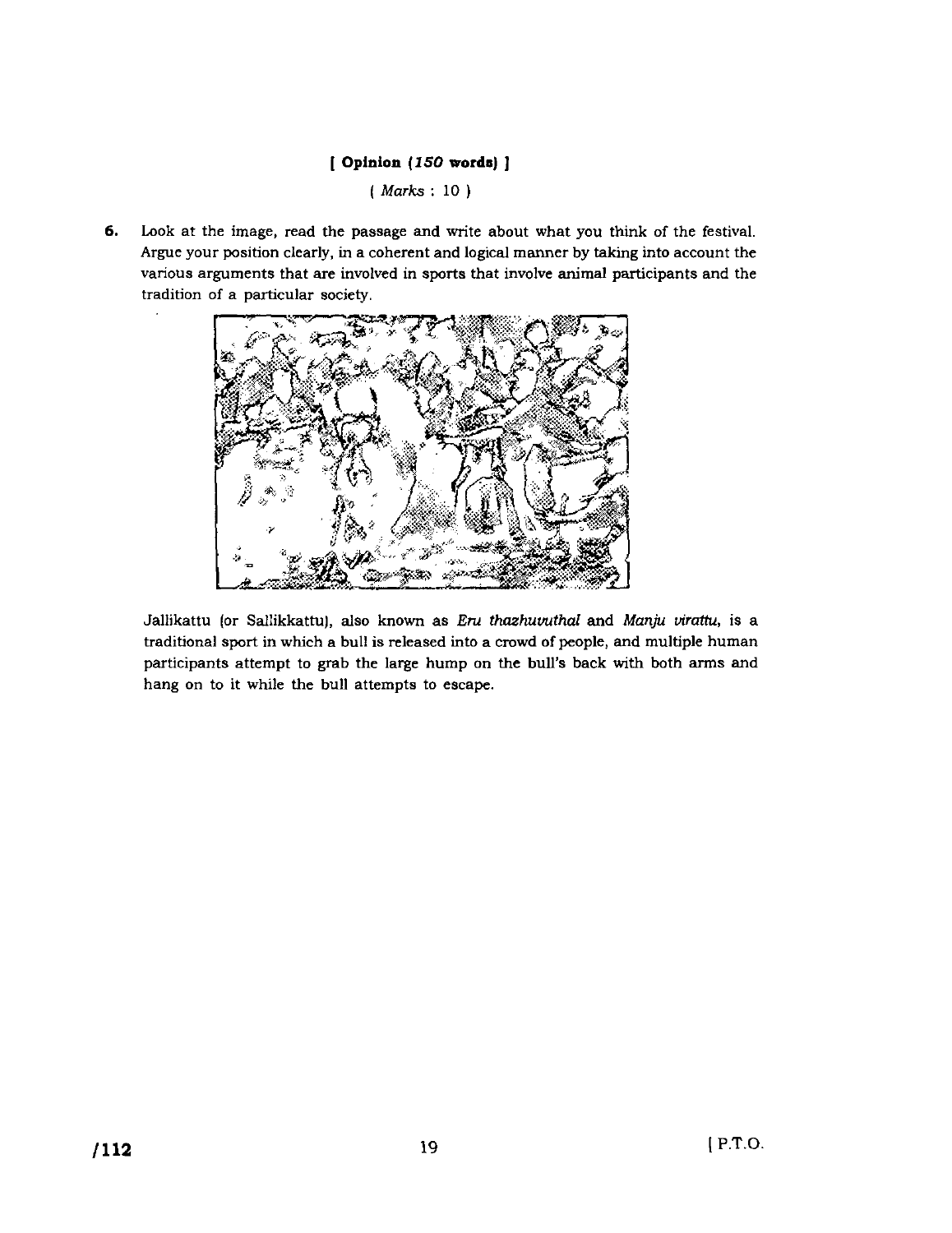$\sim 10$ 

 $\sim 10^{-11}$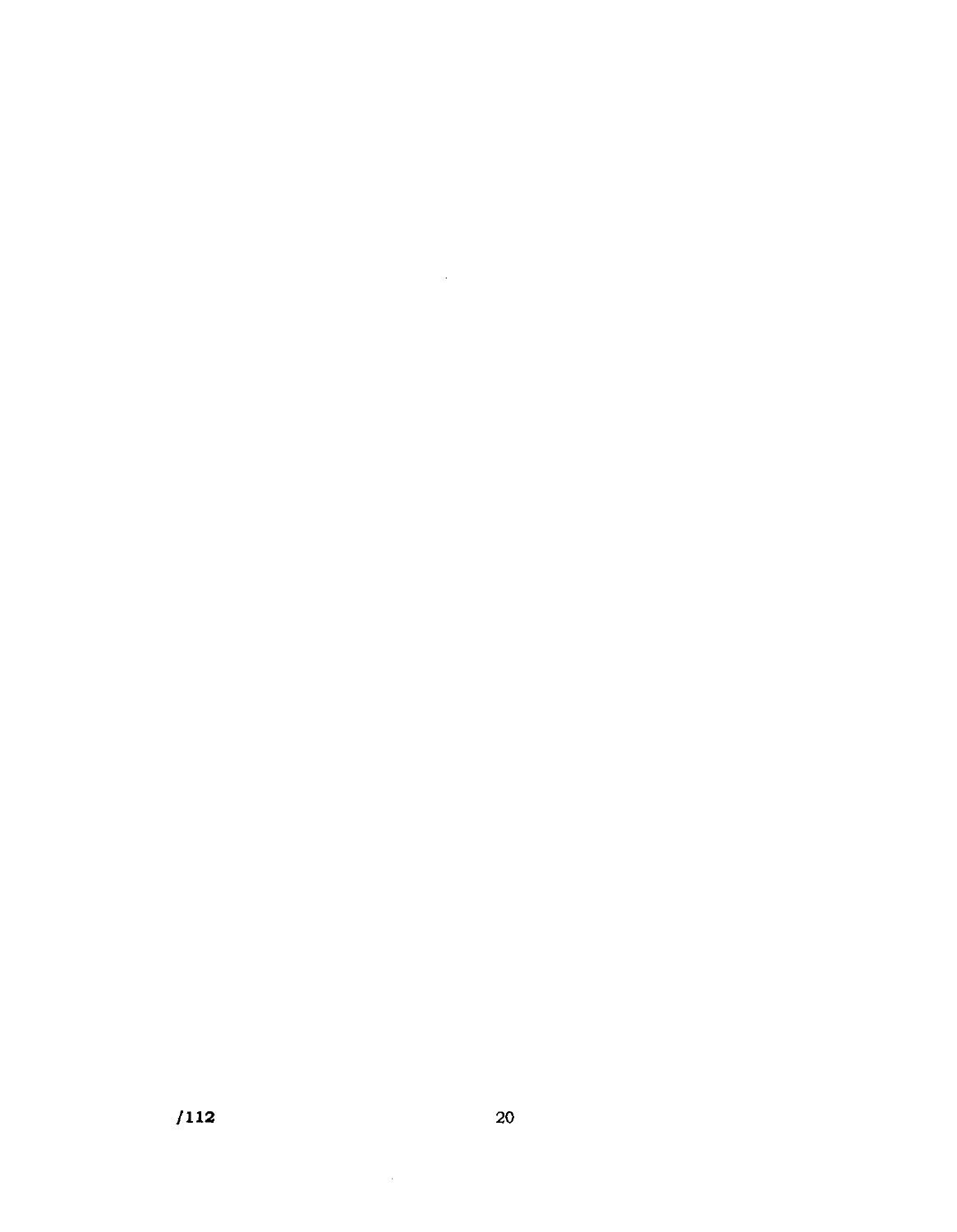$\sim 10^{-1}$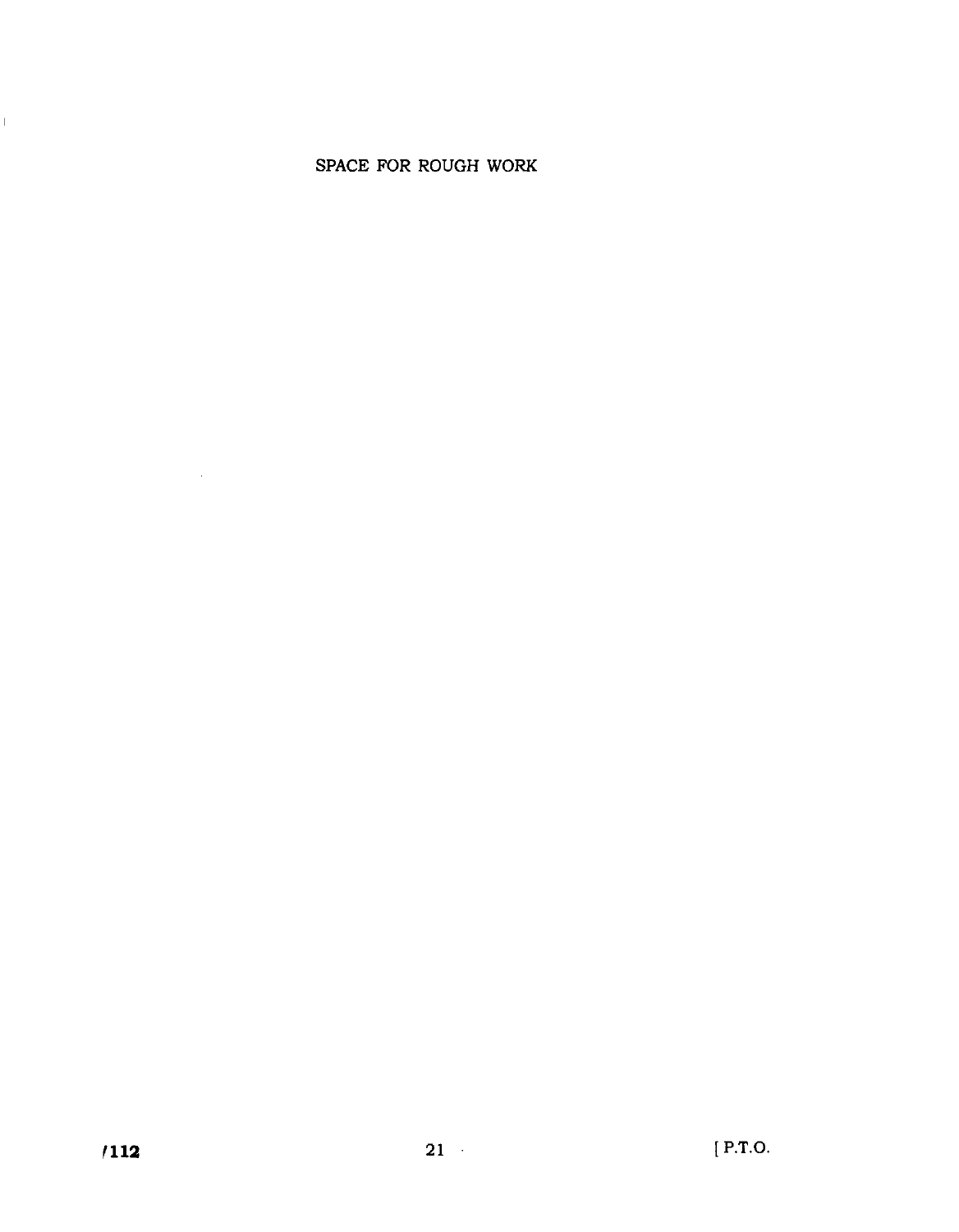$\sim 10^{11}$ 

 $\mathcal{L}^{\text{max}}_{\text{max}}$ 

 $\mathcal{L}^{\text{max}}_{\text{max}}$  and  $\mathcal{L}^{\text{max}}_{\text{max}}$